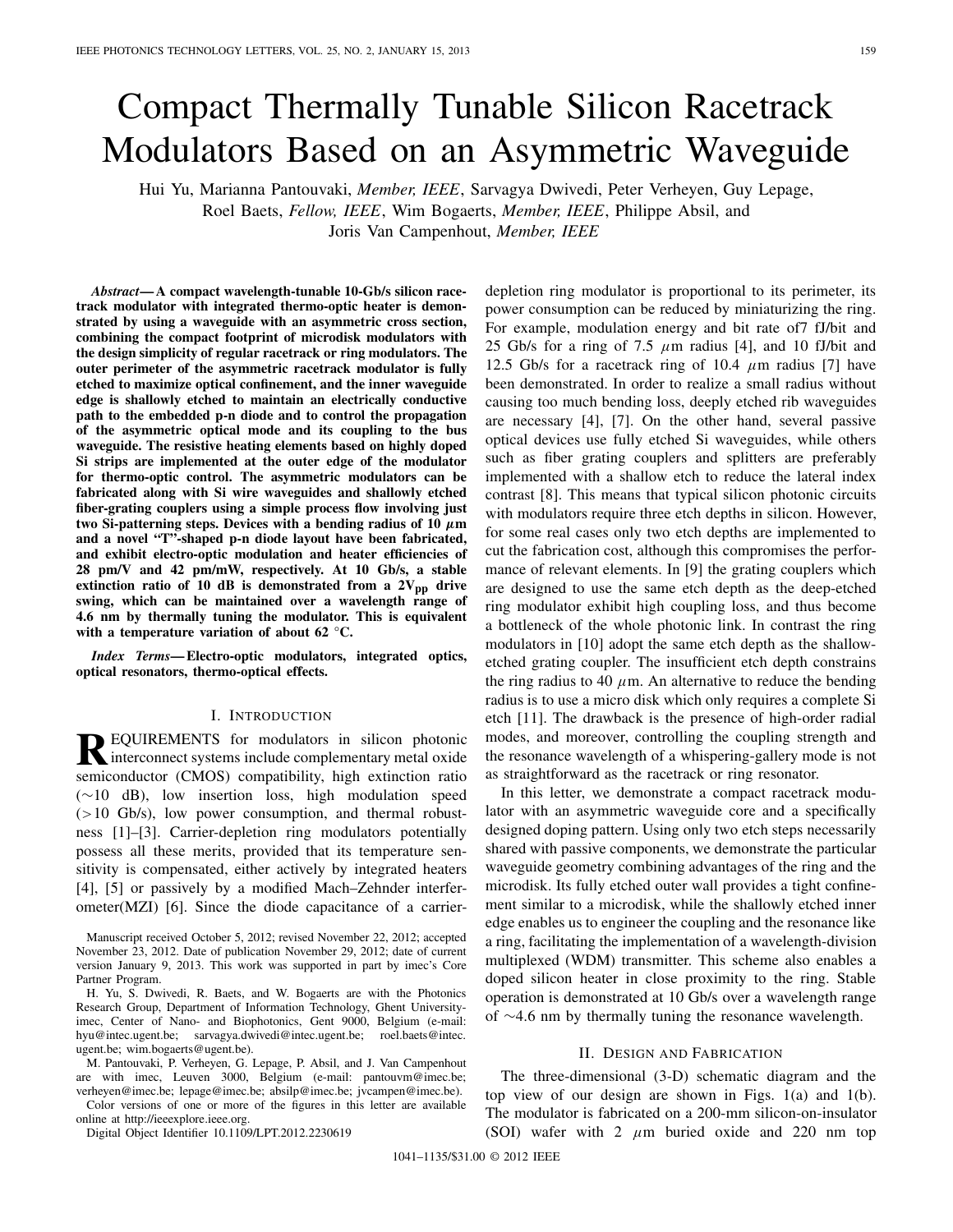

Fig. 1. (a) 3-D schematic diagram of the ring modulator based on the asymmetrical waveguide. (b) Top view: ring modulator. (c) Simulated optical intensity distribution of the fundamental mode in the asymmetric waveguide. (d) Top view: doping pattern where the shaded area delineates the waveguide position. (e) Microscope image of cascaded ring modulators with different circumferences to form a WDM transmitter.

c-Si layer. The outside of the ring is completely etched to expose the buried oxide layer, whereas the inside of the ring is shallowly etched by 70 nm, i.e., the optimal etch depth for the fiber grating coupler. The asymmetric waveguide core width is 450 nm. The bus waveguide has the same shape at the coupling section to maximize phase matching. The simulated optical intensity profile of the fundamental mode is shown in Fig. 1(c). The effective index and the group index of this mode are 2.56 and 3.88, respectively, at 1550 nm wavelength. In order to achieve critical coupling, a racetrack structure is utilized with a bending radius of 10  $\mu$ m and a straight section length of 11  $\mu$ m. The gap between the ring and the bus waveguide is 180 nm. The asymmetric bus waveguide is tapered to 450 nm strip waveguides by two adiabatic tapers of 10  $\mu$ m each.

Unlike the regular rib-waveguide-based modulator where  $N^+$  and  $P^+$  contact regions are located at the opposite sides of the waveguide, the asymmetric waveguide design requires that both contact regions are situated on the inner side of the ring since the silicon outside the ring is completely etched. For this purpose, a particular doping pattern as shown in Fig. 1(d) is implemented within the asymmetric waveguide. The P-type silicon has a "T" shape and is surrounded by the N-type area. Doped bridges offer electrical paths from the P-N junction to the contact areas inside the ring. Their width and height are 1.8  $\mu$ m and 0.5  $\mu$ m, respectively. P-type strips inside the



Fig. 2. (a) Transmission spectra of the ring for different reverse bias voltages. (b) Transmission spectra of the ring for different heater powers. (c) Resonance wavelength shift versus the reverse bias. (d) Shifts of the resonance wavelength and the modulation wavelength versus the heater power.

N-type background have a width and a height of 0.3  $\mu$ m and  $3 \mu$ m, respectively. The gap between two adjacent P-type strips is 0.5  $\mu$ m, while the aggregate length of all P-type strips is 64  $\mu$ m. The nominal doping concentration of the P-N junction is  $1 \times 10^{18}$ /cm<sup>3</sup>, whereas the contact areas are heavily doped to  $1 \times 10^{20}$ /cm<sup>3</sup> to form an ohmic contact.

As there is no metal contact of high thermal conductivity outside the ring to dissipate the thermal flow, the heater can be implemented by the doped silicon in close proximity to the ring as shown in Figs. 1(a) and 1(b). Here, the heater was placed 1.8  $\mu$ m away from the ring. Compared to the metal heater on top of the ring [5], or the doped silicon heater embedded inside the ring waveguide which shortens the modulation section length [4], this scheme neither requires any additional metallization steps nor impairs the modulation efficiency. The device was fabricated in the 200 mm CMOS pilot line of imec. A full description of the processing flow can be found in [12].

# III. STATIC MEASUREMENT

The measurement is at first carried out in the DC regime. The transmission spectra under different reverse bias voltages on the P-N junction and different heater powers are shown in Figs. 2(a) and 2(b), respectively. The Q factor and the free spectral range (FSR) of the racetrack at 0 V bias are 13 100 and 7.3 nm, respectively. From these spectra we extract the resonance wavelength shift  $\Delta \lambda$  vs. the reverse bias in Fig. 2(c) and vs. the heater power in Fig. 2(d). Provided a DC voltage swing from 0.5 V to  $-1$  V, the maximum extinction ratio is 11 dB at 1555.56 nm accompanying with an insertion loss of 4 dB.

In Fig. 2(c),  $\Delta \lambda$  is 81 pm for a voltage swing from 0.5 V to  $-3$  V, which is equal to modulation efficiency  $V_{\pi} L_{\pi}$  of 1.3 V·cm. If the voltage swings from 0.5 V to −0.5 V, the values of  $\Delta \lambda$  and  $V_{\pi} L_{\pi}$  are 28 pm and 1.1 V·cm, respectively. The modulation efficiency of our device compares favorably with the reported ring modulators based on deeply etched rib waveguides. The spectrum shifts for the same voltage swing from 0.5 V to  $-3$  V are 77 pm for a modulator with a doped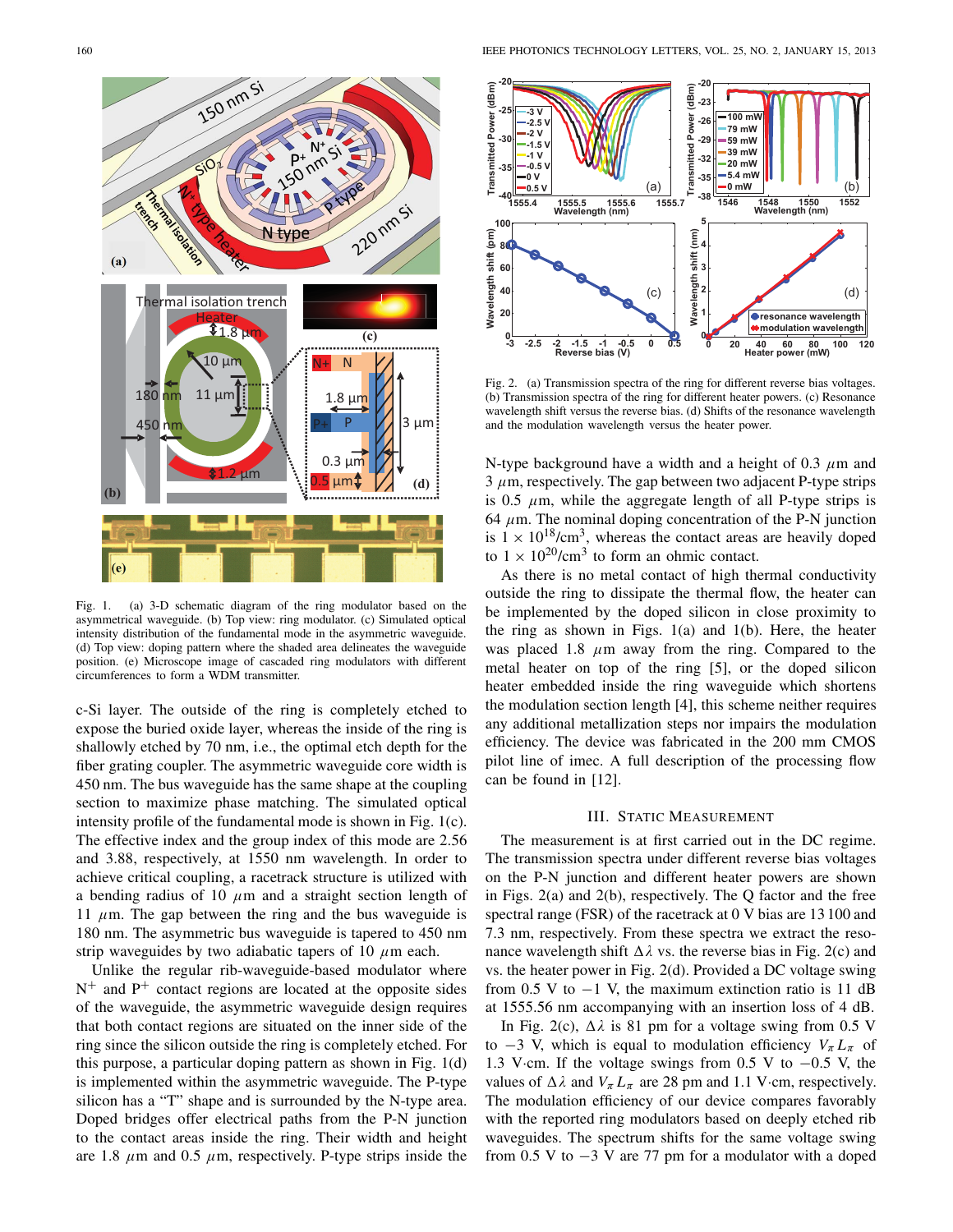silicon waveguide heater in [4], 58 pm for a modulator with a Ti heater in [5], 80 pm for a modulator with interleaved P-N junctions in [13], and 93 pm for the modulator in [7]. The comparison indicates that the DC modulation efficiency of our scheme is not inferior to deeply etched rib-waveguidebased modulators.

The resistance of the heater is measured to be 1500 ohm at room temperature. Its tuning efficiency is 45 pm/mW as shown in Fig. 2(d), which implies that 162 mW is required to shift the spectrum by a whole FSR. In contrast, the tuning power for one FSR is 66 mW for the ring with a doped waveguide heater in [4], and 46 mW for the ring with a Ti heater in [5]. The relatively poor efficiency originates from the low thermal conductivity of the 1.8  $\mu$ m SiO<sub>2</sub> trench between the heater and the racetrack. We can improve the efficiency by reducing the width  $w$  of the doped silicon heater and the gap  $g$  between the heater and the ring, as well as by removing the undoped parts of the Si heater that act as an unwanted heat spreader. The horizontal temperature distributions along the waveguide center [the dashed line in Fig.  $3(b)$ ] are shown in Fig.  $3(a)$ with a heater power of 50 mW for different values of  $w$ and *g*. Figure 3(b) depicts the two-dimensional temperature distribution for  $w = g = 0.6 \mu$ m. Our present design uses a 1.2  $\mu$ m wide heater and a gap of 1.8  $\mu$ m. As shown in Fig. 3(a), by shrinking the heater and the gap to 0.6  $\mu$ m, the waveguide temperature rises by a factor of 2.2, which corresponds to a tuning power of 74 mW for one FSR. This is comparable with the heaters in [4], [5]. The optical intensity distribution in Fig. 1(c) indicates that a trench of 0.6  $\mu$ m still provides sufficient lateral confinement. On the other hand, as shown in Figs. 1(a) and 1(b), the rectangular thermal isolation trenches are far from the heaters at the bottom of the arc, which impairs the effect of thermal isolation. As such, reshaping these thermal isolation trenches also helps improve the heater efficiency. With all these approaches, we expect that a heater power of <50 mW is able to tune the wavelength by one FSR. Further improvements include the backside substrate removal technique which can reduce the heater power by more than tenfold [14].

### IV. DYNAMIC MEASUREMENT

The dynamic characterization includes the RF reflection coefficient measurement (the S11 parameter), the frequency response measurement of the electro-optical (EO) modulation (the S21 parameter), and the eye diagram measurement. The measured S11 is shown in Fig. 4(a) from 100 MHz to 40 GHz at 0 V bias, where the inset is the circuit used to represent the modulator.  $C_0$  is the capacitance of the GSG pads,  $C_1$ and  $R_1$  represent the capacitance and the series resistance of the diode. Since both  $P^+$  and  $N^+$  contact regions locate inside the ring, there are PIN junctions between these contact regions. Two additional elements  $C_2$  and  $R_2$  are used to represent these PIN junctions as well as the parasitic effect of the buried oxide layer and the Si substrate [4]. We extract values of these elements from the S11 measurement result by curve fitting, which are:  $C_0 = 30.6$  fF,  $C_1 = 75.8$  fF,  $C_2 = 19.8$  fF,  $R_1 = 606 \Omega$ , and  $R_2 = 83.3 \Omega$ . Dashed



Fig. 3. (a) Horizontal temperature distributions along the center of the asymmetrical waveguide with a heater power of 50 mW. (b) Temperature profile for a waveguide cross section of  $w = g = 0.6 \mu$ m.



Fig. 4. (a) S11 parameter of the ring modulator with 0-V bias. (b) Frequency response of the EO modulation.

lines in Fig. 4(a) depict the fitted curves, which agree well with the measured data in the whole frequency range. Here we compare  $R_1$  and  $C_1$  with their theoretical expectation. At first, our C-V measurement preformed at 100 kHz shows that the diode capacitance per unit length is 0.44 pF/mm for the lateral PN junction-based modulators on the same wafer [12]. Since a P-type strip gives rise to two PN junctions on its left and right sides, we anticipate the diode capacitance per unit length of the doping pattern in Fig. 1(d) is roughly two times as high. Given the total length of all P-type strips is 64  $\mu$ m, the final diode capacitance is around 56 fF. Secondly, the P-N junction is connected to the contact regions by doped bridges as shown in Fig. 1(d). A majority of total diode resistance comes from these narrow paths. According to the measured film resistance of doped silicon layer, bridge size and number, the total access resistance through these bridges is estimated to be 700  $\Omega$ . Therefore, the values of  $R_1$  and  $C_1$ extracted from S11 basically agree with the values expected from the physical structure.

In principle, the bandwidth of a ring modulator is limited by both photon lifetime and the RC constant. The ring quality factor of 13100 here leads to a photon lifetime limited 3-dB bandwidth of 14.8 GHz. It is much higher than the bandwidth of the circuit in Fig. 4(a). As such, the frequency response of the circuit dominates the EO modulation bandwidth. With the circuit, the 3-dB bandwidths of  $|S21|$  and  $|S21|^2$ , i.e., the optical and the electrical 3 dB bandwidths of the EO modulation, are calculated to be 6 GHz and 3.5 GHz, respectively. The measured frequency responses of  $|S21|^2$  are shown in Fig. 4(b) from 100 MHz to 20 GHz for bias voltages of 0 V and −2.5 V. At 0 V, the 3 dB bandwidths are measured to be 5.9 GHz for  $|S21|$  and 4.1 GHz for  $|S21|^2$ , which generally agree with the prediction based on the measured S11 and the circuit in Fig. 4(a). A reverse bias of  $-2.5$  V boosts the 3 dB bandwidths to 9.1 GHz for  $|S21|$  and 5.7 GHz for  $|S21|^2$ .